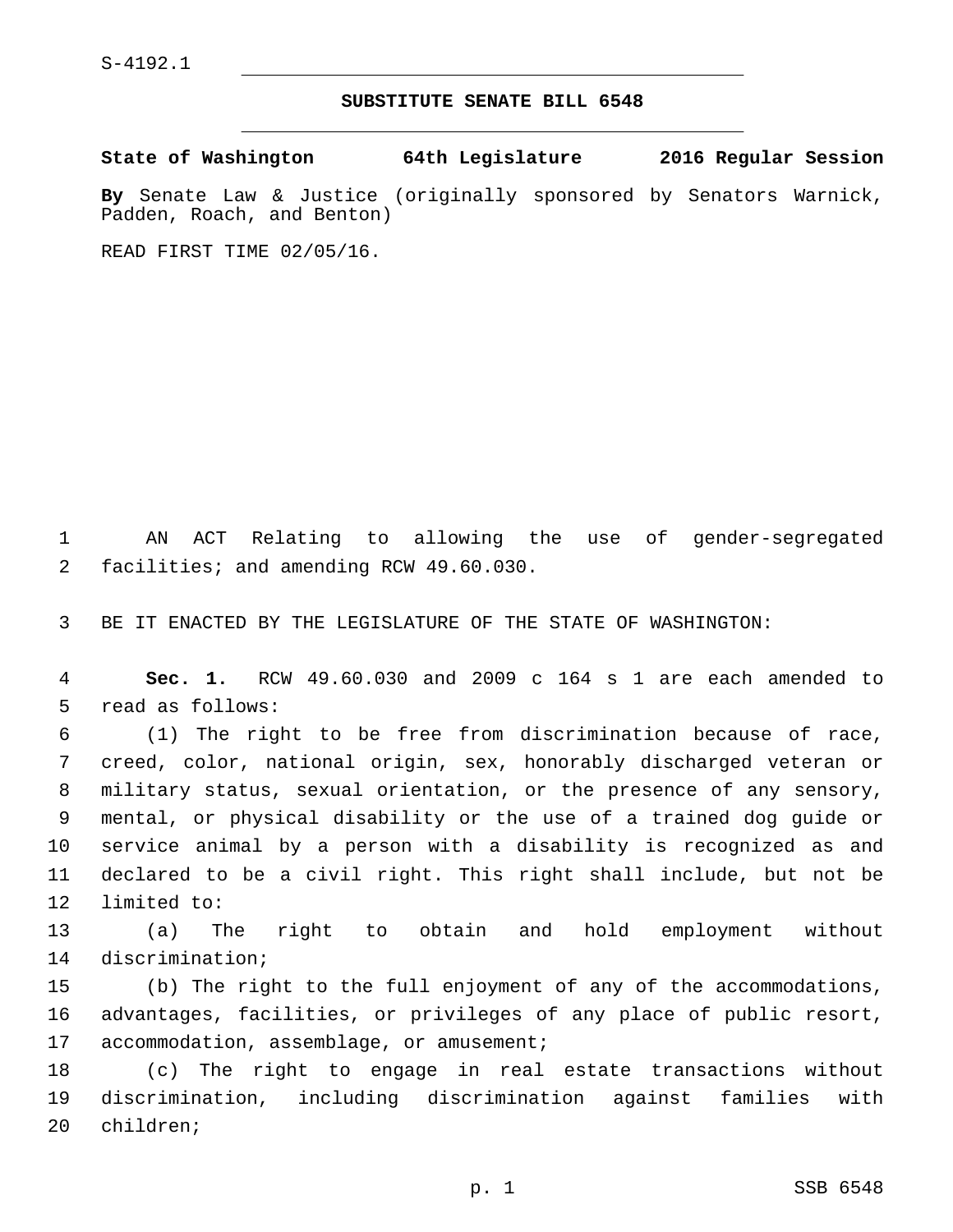(d) The right to engage in credit transactions without 2 discrimination;

 (e) The right to engage in insurance transactions or transactions with health maintenance organizations without discrimination: PROVIDED, That a practice which is not unlawful under RCW 48.30.300, 48.44.220, or 48.46.370 does not constitute an unfair practice for 7 the purposes of this subparagraph;

 (f) The right to engage in commerce free from any discriminatory boycotts or blacklists. Discriminatory boycotts or blacklists for purposes of this section shall be defined as the formation or execution of any express or implied agreement, understanding, policy or contractual arrangement for economic benefit between any persons which is not specifically authorized by the laws of the United States and which is required or imposed, either directly or indirectly, overtly or covertly, by a foreign government or foreign person in order to restrict, condition, prohibit, or interfere with or in order to exclude any person or persons from any business relationship on the basis of race, color, creed, religion, sex, honorably discharged veteran or military status, sexual orientation, the presence of any sensory, mental, or physical disability, or the use of a trained dog guide or service animal by a person with a disability, or national origin or lawful business relationship: PROVIDED HOWEVER, That nothing herein contained shall prohibit the use of boycotts as authorized by law pertaining to labor disputes and unfair labor 25 practices; and

 (g) The right of a mother to breastfeed her child in any place of public resort, accommodation, assemblage, or amusement.

 (2) Any person deeming himself or herself injured by any act in violation of this chapter shall have a civil action in a court of competent jurisdiction to enjoin further violations, or to recover the actual damages sustained by the person, or both, together with the cost of suit including reasonable attorneys' fees or any other appropriate remedy authorized by this chapter or the United States Civil Rights Act of 1964 as amended, or the Federal Fair Housing Amendments Act of 1988 (42 U.S.C. Sec. 3601 et seq.).

 (3) Except for any unfair practice committed by an employer against an employee or a prospective employee, or any unfair practice in a real estate transaction which is the basis for relief specified in the amendments to RCW 49.60.225 contained in chapter 69, Laws of 1993, any unfair practice prohibited by this chapter which is